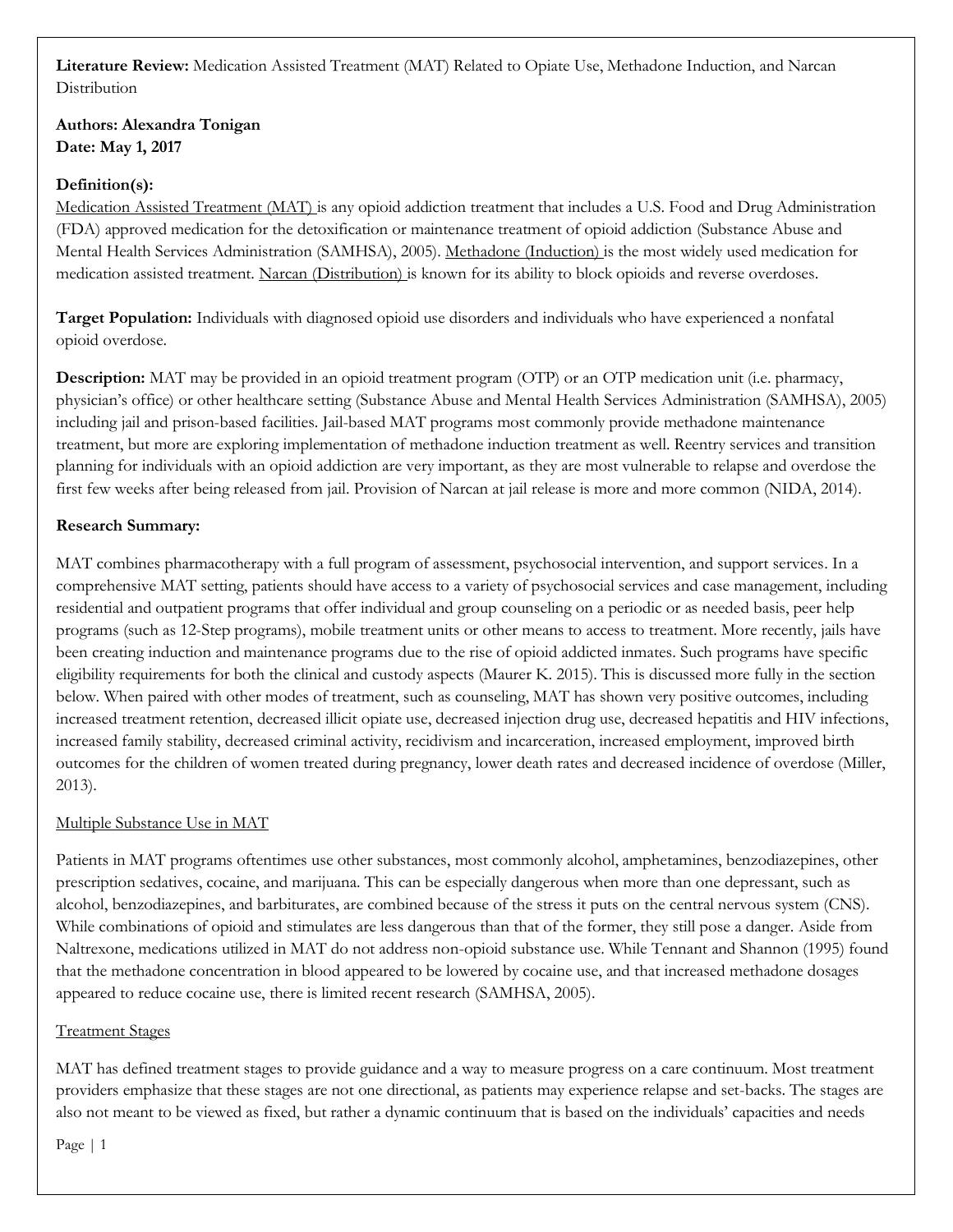(SAMHSA, 2005). The treatment stages are also dependent upon the specific type of medication being utilized to assist in detoxification and treatment. The stages include initial screening and assessments, pharmacotherapy treatment induction, stabilization, maintenance, and medication titration if so desired.

#### Screening & Assessment:

Comprehensive assessment should include the extent, nature, and duration of patient's opioid and other substance use, treatment history, motivation to comply with treatment, medical, psychiatric, and psychosocial needs, functional status, gender, culture, ethnicity, and language, and recovery support outside the OTP. While not a comprehensive assessment, research supports the validity of the Addiction Severity Index (ASI) (McLellan et al. 1992) for the basic information needed to measure patient conditions (SAMHSA, 2005).

### Pharmacotherapy Induction:

Choices of medications, including methadone, buprenorphine, and naltrexone, allows for tailored and patient-oriented treatment. Each medication has its own benefits and limitations, and patient-treatment matching should be taken into consideration; this includes dosages, co-occurring disorders, health concerns, and drug interactions. Medication induction is the most dangerous stage of treatment and the patient must be monitored daily to ensure they aren't being overdosed or under dosed.

- Methadone— Methadone is a full agonist and is slow acting, usually lasting between 24-36 hours; it must be taken in the presence of a physician or at a certified opiate treatment program (OTP). It has more potential for abuse, and there are no protective factors for overdosing. Benefits of Methadone include the elimination and/or significant reduction in opiate withdrawal symptoms and drug-seeking behavior, normal patient functioning, no euphoric, tranquilizing, or analgesic effects, no change in tolerance levels over time, and minimal side effects.
- Buprenorphine—Used in MAT to help individuals reduce and/or quit their use of opiates. As an opioid partial agonist, Buprenorphine produces euphoric effects, but on a much weaker scale than heroin or methadone; it also has a ceiling effect, which limits the overdose risk. Because of this, individuals are less likely to abuse buprenorphine, can receive it as a prescription, and take it on a daily or alternate day dose frequency (SAMHSA, 2005).
- Naltrexone (Vivitrol) is an opiate antagonist. Naltrexone is useful for highly motivated patients who have undergone detoxification from opioids and need support to avoid relapse or who desire an expedited detoxification schedule (SAMHSA, 2005)
- Suboxone—Suboxone is a combination of Buprenorphine, a partial agonist, and Naloxone, an opiate antagonist.

## Stabilization

After the induction phase, which can take anywhere from 4-8 weeks, the stabilization phase begins. This phase begins when the patient is no longer experiencing uncontrollable cravings for opioid agonists, experiencing no withdrawal symptoms, and is experiencing minimal to no side effects. For Buprenorphine, most patients stabilize at a dosage of 16-32 mg/day and for Methadone, most patients stabilize at daily doses of 80 to 120 mg/day (SAMHSA, 2004)

## Maintenance

After the stabilization phase, the patient transitions to the maintenance phase. The maintenance phase is the longest phase, and could potentially be an indefinite period. Patients that are clinically stable and want to slowly taper off methadone maintenance treatment typically don't experience problems until the daily methadone dose reaches 30 mg or less. At this point, opioid withdrawal symptoms often emerge.

## **Jail-based Treatment**

As outlined on the first page, jail based treatment programs exist and may have clinical and custody eligibility requirements. Examples for the clinical eligibility requirements include being a previous methadone patient (for maintenance, not induction programs), being within 5 days of last dose, verification by methadone OTP, agreement with program rules, mandatory weekly counseling, random urine testing, and/or a minimum of 1-year commitment. Examples of custody eligibility requirements include being unsentenced with a bond that's \$50,000 or more, being sentenced for 2 or more years, a specific medical/mental Page | 2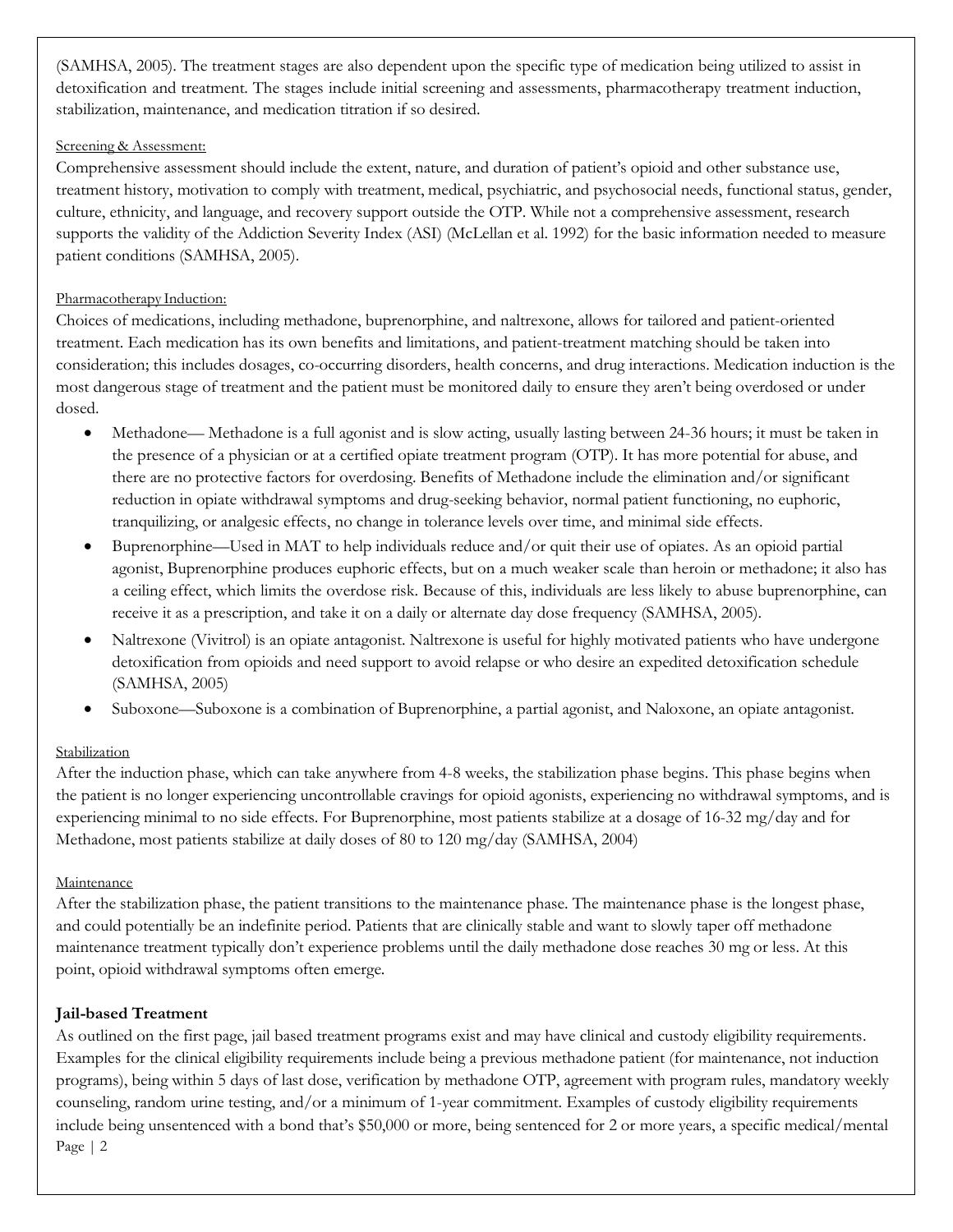health score, no protective custody, and/or no affiliations with gangs etc. Regardless of the agreed upon target population, agreements and MOU's should be in place to document agency responsibilities (especially if an outside treatment program is contracted), define the target population, and specify the desired treatment outcomes. These should be reviewed on a regular basis for quality assurance.

Some additional elements that should be considered include data sharing across agencies, court schedules, sentencing, security needs, and resources, continuity of care (following patients from jail to prison and through release and reentry), frequent drug testing (for example Instant Cups for urine testing) to ensure compliance, regularly schedule assessments to document progress, and transition planning for continued treatment in the community once released. Additional findings suggest that treatment approaches should target factors that are associated with criminal behavior; treatment that provides specific cognitive skills training to reduce "criminal thinking," by recognizing errors in judgement that lead to drug abuse and criminal behavior. Finally, a balance of rewards or incentives and sanctions encourage pro-social behavior and treatment participation in jail settings (NIDA, 2014).

#### **Preventing Relapse & Overdose**

#### Narcan Distribution

Naloxone, also known as Narcan, is a FDA-approved emergency medication to prevent opioid overdose and death. When distributed in communities, Narcan can reduce overdose deaths by 50% (StopOverdose, 2015), and the intranasal Narcan can reverse heroin overdoses 87% of the time (Kerr et. all. 2009). The Center for Disease Control and Prevention opioid prescribing guidelines released in 2016 recommend considering naloxone and overdose prevention education for patients and household members of patients prescribed opioids with a history of overdose, history of substance use disorder, higher opioid dosages (≥50 MME/day), or concurrent benzodiazepine use.

Prescribers and pharmacists need guidance on who should receive naloxone rescue kits. One approach is to develop an overdose risk tool to help deliver overdose education naloxone distribution (OEND) to people at risk for overdose. However, OEND should target people most likely to witness another's overdose, in addition to focusing on individuals who are at risk themselves. Therefore, providing OEND to the social networks of those identified to be high risk for overdose might be especially efficient. Importantly, the social networks of people who use opioids may not be interacting with community based OEND programs or health care personnel may not be identifying them as potential beneficiaries of OEND. For jail populations, or inmates preparing for release, provision of a Narcan kit and information or opioid overdose reversal is pertinent. Best practices recommend inmates participate in a pre-release planning process that includes information on continuing their treatment in the community.

#### **Performance Metrics**

While generalizable performance metrics exist, more and more clinicians are recommending that outcomes be client centered and not treatment program based. In other words, treatment provided should use validated and reliable assessments and screenings to identify the needs of the client initially, and then on an ongoing basis to monitor their regress and progress. For example, if the client is homeless, one measurable outcome may include obtaining housing.

More general outcomes tend to be related to quality of life improvement, both emotionally and physically, such as access to care, client progress through stages or treatment/levels of care, retention in treatment and medication compliance, frequency of substance use (reduced number of X, Y, Z), cost effectiveness, level of functioning, utilization of services, post-treatment engagement with support systems, reduced symptom severity (using ASAM criteria), reduced hospitalizations and emergency room visits, reduced non-fatal and fatal overdoses. Other outcomes related to the criminal justice system include recidivism, such as re-arrest rates, failure to appear (FTA) in court and other probation violations.

#### **Conclusion**

In conclusion, MAT has shown to be an effective approach for the detoxification, treatment, and relapse prevention of opioid addicted individuals in primary care and treatment facilities. Specific medications utilized for MAT include Methadone, Buprenorphine, and Naltrexone. Each medication has benefits and drawbacks, and determination of which medication to use should be based upon clinical assessments and the individuals' needs. MAT, specifically utilizing Methadone, has also had